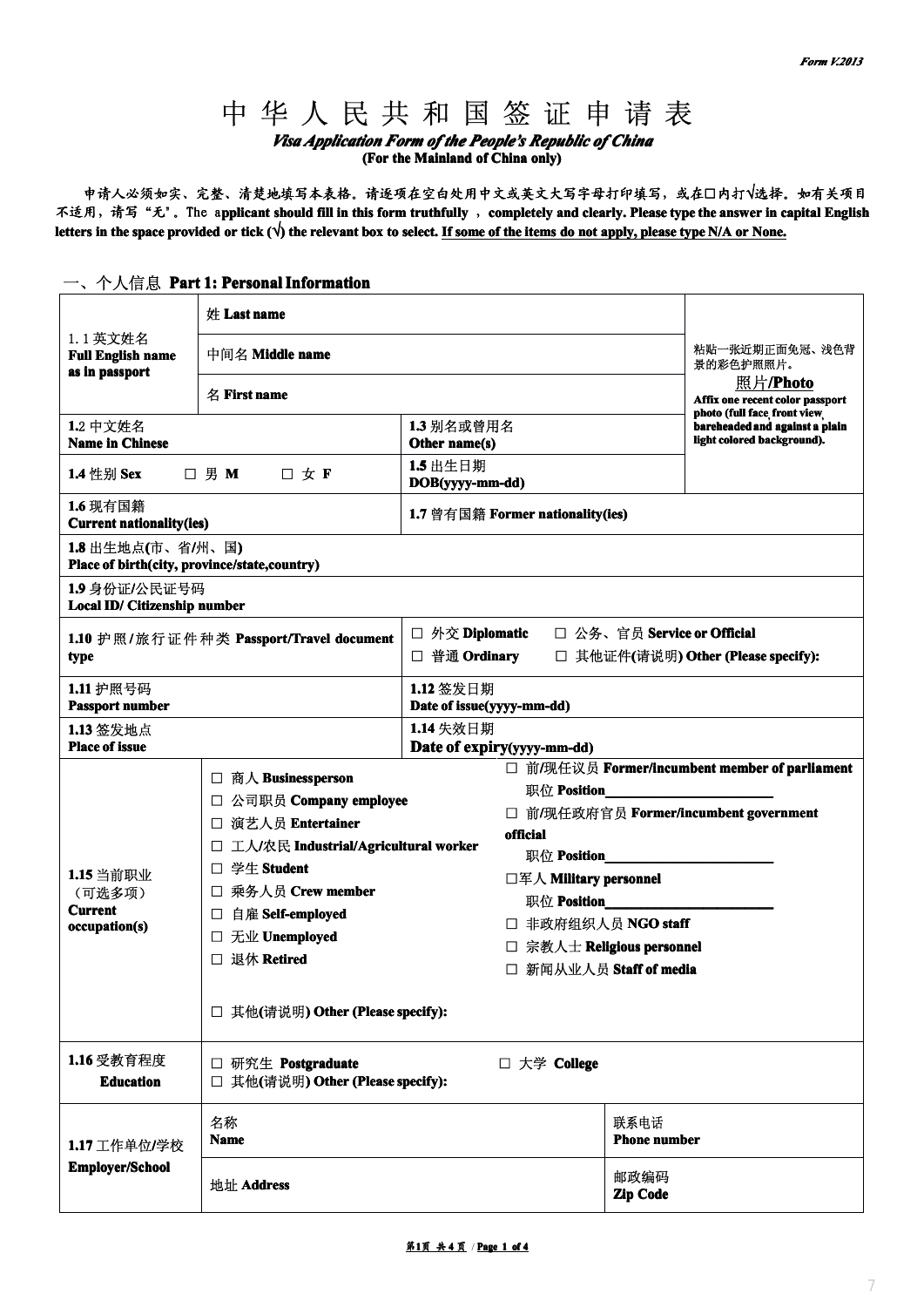| 1.18 家庭住址<br><b>Home address</b>         |                                            |                | 1.19 邮政编码<br><b>Zip Code</b>       |                 |
|------------------------------------------|--------------------------------------------|----------------|------------------------------------|-----------------|
| 1.20 电话/手机<br>Home/mobile phone number   |                                            |                | 1.21 电子邮箱<br><b>E-mail address</b> |                 |
| 1.22 婚姻状况 Marital status                 | □ 已婚 Married                               | □ 单身 Single    | $\Box$ 其他 Other(Please specify):   |                 |
| 1.23 主要家庭成员                              | 姓名 Name                                    | 国籍 Nationality | 职业 Occupation                      | 关系 Relationship |
| (配偶、子女、父母<br>等,可另纸)                      |                                            |                |                                    |                 |
| <b>Major family</b><br>members (spouse,  |                                            |                |                                    |                 |
| children, parents, et<br>c., may type on |                                            |                |                                    |                 |
| separate paper)                          |                                            |                |                                    |                 |
| 1.24<br>紧急联络人信息                          | 姓名<br><b>Name</b>                          |                | 手机<br>Mobile phone number          |                 |
| <b>Emergency</b><br><b>Contact</b>       | 与申请人的关系<br>Relationship with the applicant |                |                                    |                 |

## 二、旅行信息 **Part 2: TravelInformation nformationnformation**

|                                               | □ 官方访问 Official Visit<br>□ 旅游 Tourism<br>□ 交流、考察、访问 Non-business visit<br>□ 商业贸易 Business & Trade<br>□ 人才引进 As introduced talent | □ 常驻外交、领事、国际组织人员<br>As resident diplomat, consul or staff of international<br>organization<br>□ 永久居留 As permanent resident<br>□ 工作 Work |  |
|-----------------------------------------------|----------------------------------------------------------------------------------------------------------------------------------|-----------------------------------------------------------------------------------------------------------------------------------------|--|
|                                               |                                                                                                                                  |                                                                                                                                         |  |
|                                               |                                                                                                                                  |                                                                                                                                         |  |
|                                               |                                                                                                                                  |                                                                                                                                         |  |
|                                               |                                                                                                                                  |                                                                                                                                         |  |
|                                               |                                                                                                                                  | □ 寄养 As child in foster care                                                                                                            |  |
|                                               | 执行乘务 As crew member<br>$\Box$                                                                                                    |                                                                                                                                         |  |
|                                               | □ 过境 Transit                                                                                                                     |                                                                                                                                         |  |
| 2.1 申请                                        | 短期探望中国公民或者具有中国永久居留资格的<br>$\Box$                                                                                                  | □ 与中国公民或者具有中国永久居留资格的外国人                                                                                                                 |  |
| 入境事由 Major                                    | 外国人 Short-term visit to Chinese citizen or                                                                                       | 家庭团聚居留超过 180 日 Family reunion for over                                                                                                  |  |
| purpose<br>of your visit                      | foreigner with Chinese permanent residence status                                                                                | 180 days with Chinese citizen or foreigner with<br><b>Chinese permanent residence status</b>                                            |  |
|                                               | □ 短期探望因工作、学习等事由在中国停留居留的                                                                                                          | □ 长期探望因工作、学习等事由在中国居留的外国人                                                                                                                |  |
|                                               | 外国人 Short-term visit to foreigner residing in                                                                                    | As accompanying family member of foreigner                                                                                              |  |
|                                               | China due to work, study or other reasons                                                                                        | residing in China due to work, study or other reasons                                                                                   |  |
|                                               | □ 短期学习 Short-term study for less than 180 days                                                                                   | □ 长期学习 Long-term study for over 180 days                                                                                                |  |
|                                               | □ 短期采访报道 As journalist for temporary news                                                                                        | 口外国常驻中国新闻机构记者 As resident journalist                                                                                                    |  |
|                                               | coverage                                                                                                                         |                                                                                                                                         |  |
|                                               | □ 其他(请说明)Other (Please specify):                                                                                                 |                                                                                                                                         |  |
|                                               | □ 一次(自签发之日起3个月有效) One entry valid for 3 months from the date of issue                                                            |                                                                                                                                         |  |
| 2.2 计划                                        | □ 二次(自签发之日起 3-6 个月有效) Two entries valid for 3 to 6 months from the date of issue                                                 |                                                                                                                                         |  |
| 入境次数<br><b>Intended number</b>                | □ 半年多次(自签发之日起6个月有效) Multiple entries valid for 6 months from the date of issue                                                   |                                                                                                                                         |  |
| of entries                                    | □ 一年多次(自签发之日起1年有效) Multiple entries valid for 1 year from the date of issue                                                      |                                                                                                                                         |  |
|                                               | □ 其他(请说明) Other (Please specify):                                                                                                |                                                                                                                                         |  |
|                                               | 2.3 是否申请加急服务 Are you applying for express service?<br>注: 加急服务须经领事官员批准, 将加收费用。Note: Express service needs approval of             | □ 是 Yes<br>□ 否 No                                                                                                                       |  |
| consular officials, and extra fees may apply. |                                                                                                                                  |                                                                                                                                         |  |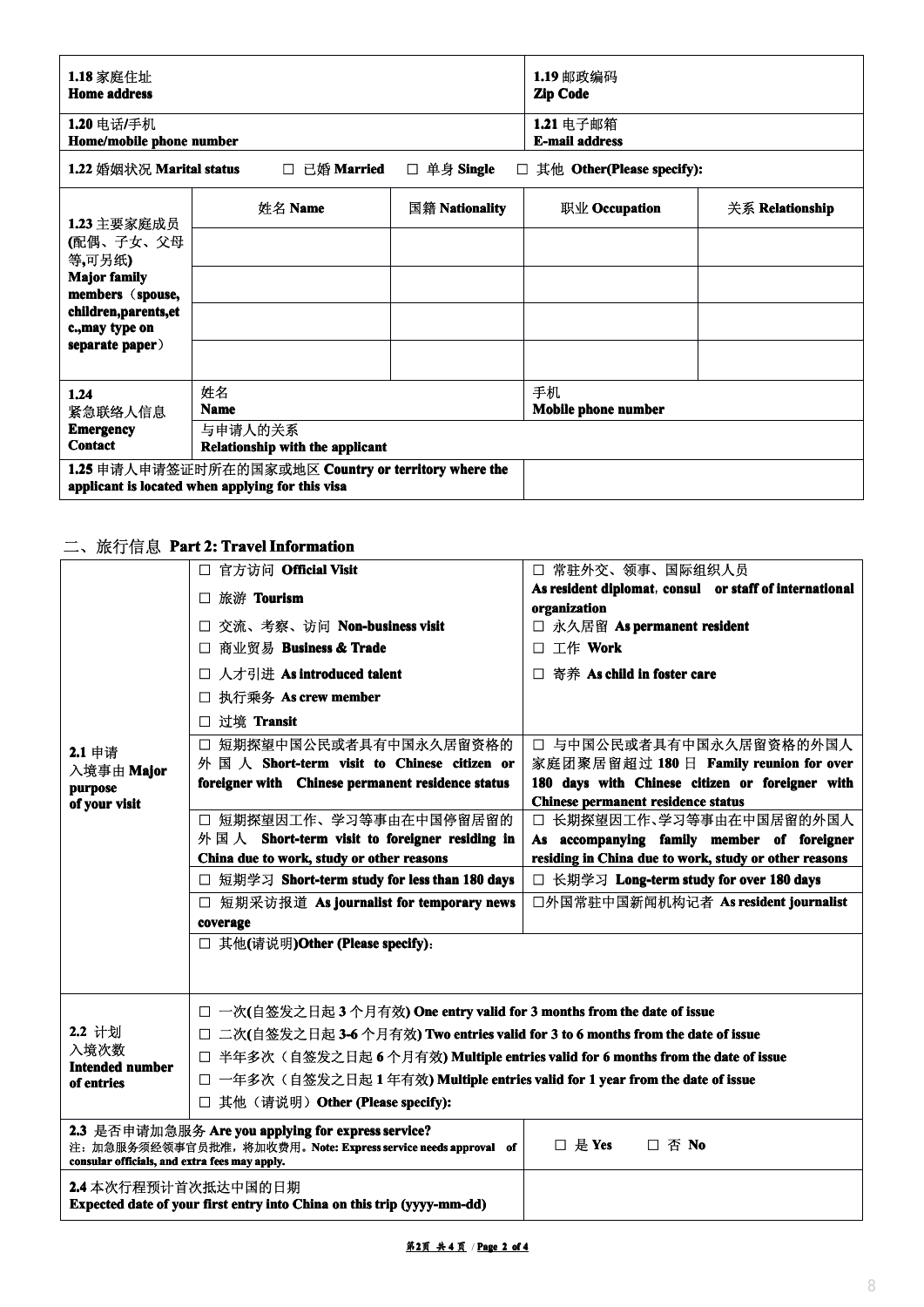|                                                        | 2.5 预计行程中单次在华停留的最长天数<br>Longest intended stay in China among all entries                                                                                                                 |                       |
|--------------------------------------------------------|------------------------------------------------------------------------------------------------------------------------------------------------------------------------------------------|-----------------------|
|                                                        | 日期 Date                                                                                                                                                                                  | 详细地址 Detailed address |
| 2.6 在中国境内行                                             |                                                                                                                                                                                          |                       |
| 程(按时间顺序,<br>可附另纸填写)                                    |                                                                                                                                                                                          |                       |
| <b>Itinerary</b> in<br>China (in time<br>sequence, may |                                                                                                                                                                                          |                       |
| type on separate<br>paper)                             |                                                                                                                                                                                          |                       |
|                                                        |                                                                                                                                                                                          |                       |
|                                                        | 2.7 谁将承担在中国期间的费用? Who will pay for your travel and                                                                                                                                       |                       |
| expenses during your stay in China?                    | 姓名或名称<br><b>Name</b>                                                                                                                                                                     |                       |
| 2.8 中国境内邀请<br>单位或个人信息                                  | 地址<br><b>Address</b>                                                                                                                                                                     |                       |
| <b>Information of</b><br>inviter in China              | 联系电话<br><b>Phone number</b>                                                                                                                                                              |                       |
|                                                        | 与申请人关系<br>Relationship with the applicant                                                                                                                                                |                       |
|                                                        | 2.9 是否曾经获得过中国签证? 如有, 请说明最近一次获得中国签证的时<br>间和地点. Have you ever been granted a Chinese visa? If applicable, please<br>specify the date and place of the last time you were granted the visa. |                       |

## 三、其他事项 **Part 3: Other Information Information**

| 3.1 是否曾在中国超过签证或居留许可允许的期限停留? Have you ever overstayed your visa or<br>residence permit in China?                                                                                                                             | $\Box$ 是 Yes | 口否 No |
|-----------------------------------------------------------------------------------------------------------------------------------------------------------------------------------------------------------------------------|--------------|-------|
| 3.2 是否曾经被拒绝签发中国签证, 或被拒绝进入中国? Have you ever been refused a visa for China, or<br>been refused entry into China?                                                                                                              | $\Box$ 是 Yes | □否 No |
| 3.3 是否在中国或其他国家有犯罪记录? Do you have any criminal record in China or any other<br>country?                                                                                                                                      | $\Box$ 是 Yes | □否 No |
| 3.4 是否具有以下任一种情形 Are you experiencing any of the following conditions?<br>①严重精神障碍 Serious mental disorder<br>②传染性肺结核病 Infectious pulmonary tuberculosis<br>③可能危害公共卫生的其他传染病 Other infectious disease of public health hazards | □是 Yes       | 口否 No |
| 3.5近 30日内是否前往过流行性疾病传染的国家或地区? Did you visit countries or territories affected<br>by infectious diseases in the last 30 days?                                                                                                 | $\Box$ 是 Yes | □否 No |
| 3.6 如果对 3.1 到 3.5 的任何一个问题选择"是", 请在下面详细说明。<br>If you calact Van to our curretains from 2.1 to 2.5 whose citro details holair                                                                                                 |              |       |

**If you select Yes toany questions from 3.1 to 3.5, please give details below.**